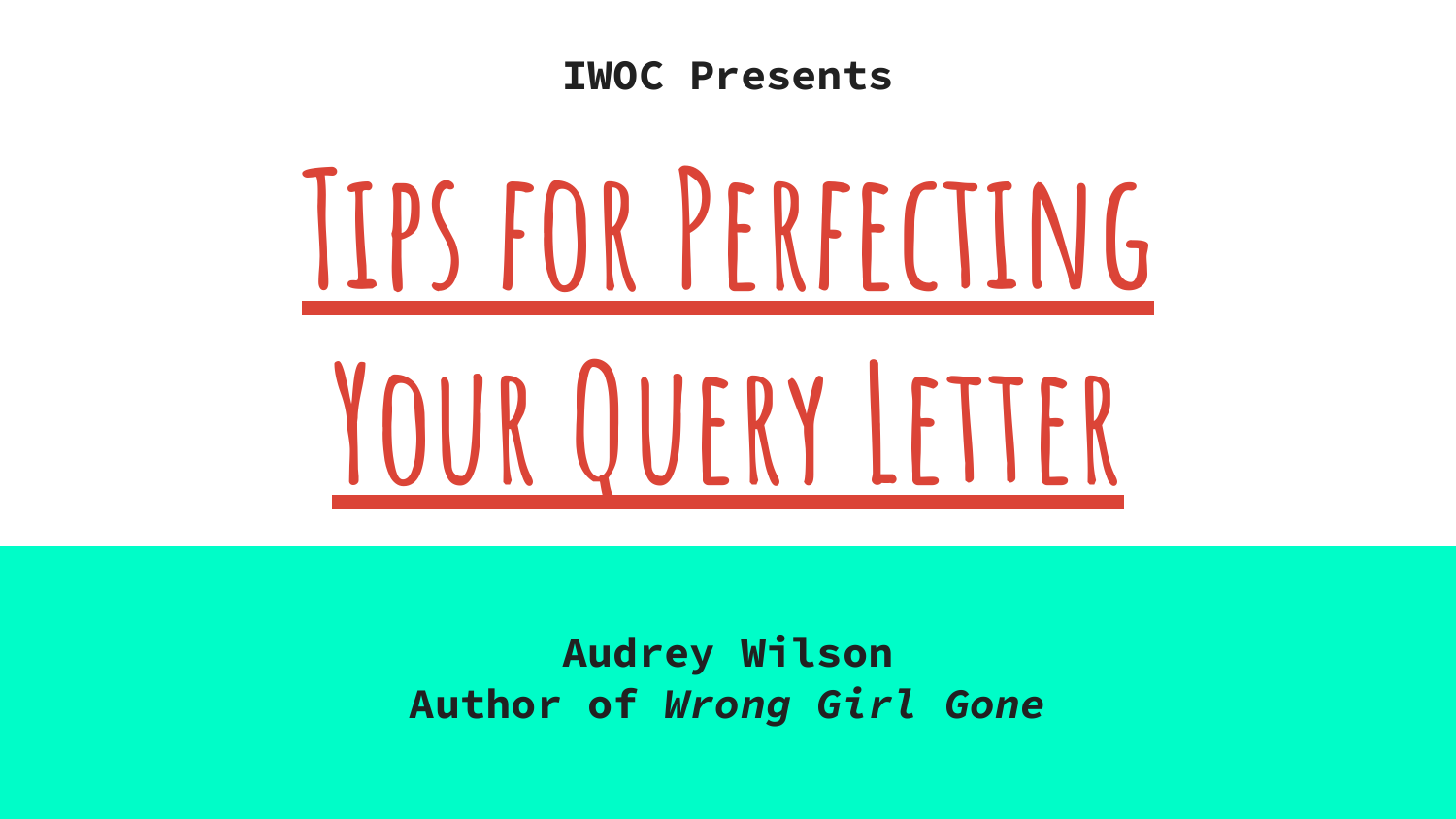# **Types of Publishing**

On your own

Upfront cost for writer

Keep all royalties

No agent required

Full creative control

May need to hire services

#### **Self-Publishing Traditional Publishing**

Agent or publisher Writer doesn't pay Keep partial royalties Agent sometimes required Less creative control Publisher provides all services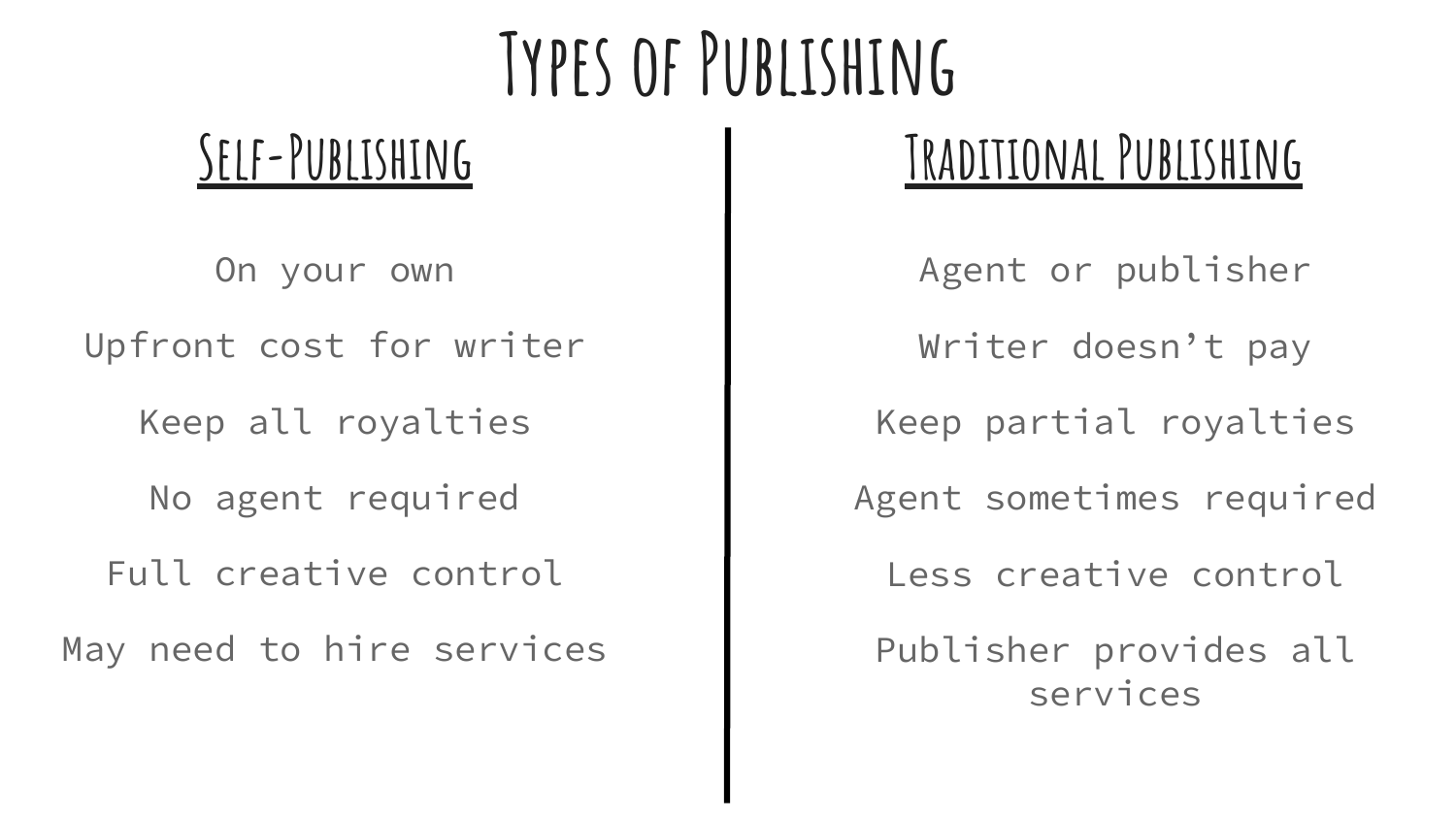#### **2016**

Dear Sir or Madam,

Upon viewing your website, I understand that your agency is interested in women's fiction. With that in mind, I am pleased to introduce to you my novel, *Joy Elliot*.

The title character, Joy Elliot, is a young mother still living in her hometown of Jasper, Mississippi, who copes with her less-than-ideal life with her self-depreciating sense of humor and unconditional love for her five year-old son, Jerry. Trapped in an abusive relationship with her husband and high school sweetheart Carl, Joy spends her days waiting tables, raising Jerry, and praying Carl doesn't blow what little money they have at the casino, or come home drunk and angry at the end of the night. With the guidance of her family, friends, and the help of strangers, Joy Elliot's emotional and thrilling journey will lead her miles from home, and back again, where she will stop at nothing to protect her son and the ones she loves.

This 87,000 word, drama, thriller, and romance will keep readers in Joy's mind and life from beginning to end. As a woman, I seek out fiction about women with strength of character, nobility, and humanity, and feel that readers will find this in *Joy Elliot*. [No comp titles]

I graduated with honors from Columbia College Chicago with a degree in Television Writing & Producing in 2014. My short stories *Dead Weight* and *The Art of Keeping Warm* have been published in Harper College's Point of View literary magazine, where several of my poems have also been published. In March 2014, my original TV pilot *The Artists* won first place at the Broadcast Education Association Awards. I currently have two additional novels in progress.

I have included the first ten pages of *Joy Elliot* below, for you to read at your convenience.

Thank you very much for your time. I truly appreciate your consideration, and I look forward to hearing from you.

Sincerely, Audrey Wilson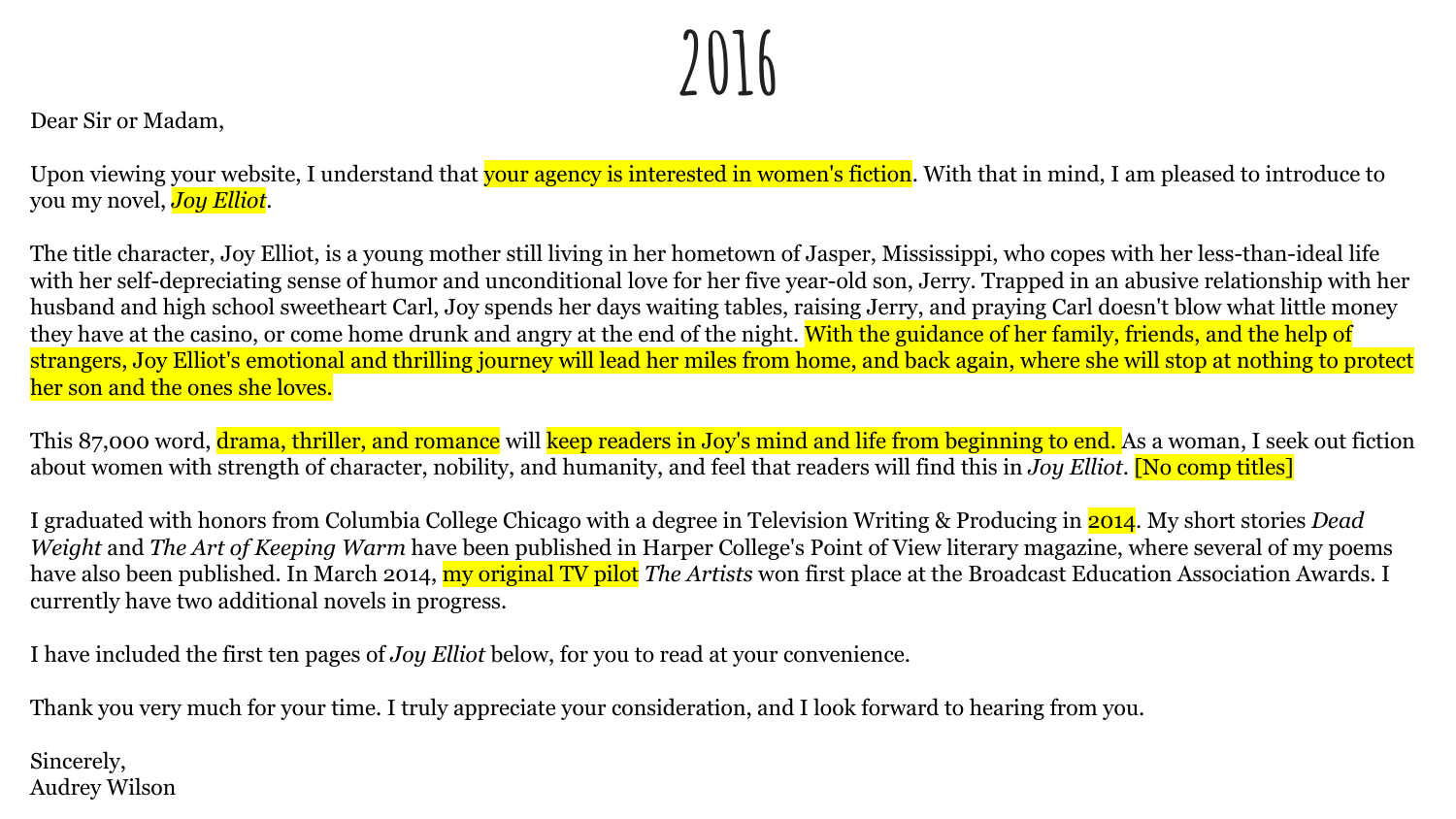$\lim_{\text{Hello.}}$ 

I hope this email finds you well. I understand you're in the market for **domestic suspense and thrillers with a strong female protagonist**. With that in mind, I'm excited to introduce you to my thriller *Wrong Girl Gone*, which I feel would be a great fit for your representation.

It's late in the summer of 1989 and the body of twenty-two-year-old Joy Elliot is about to be discovered on the bank of the Kawanee River.

But let's not get ahead of ourselves.

Joy is a young mother living in her small hometown of Jasper, Mississippi. She waits tables at the local diner and prays her husband, Carl, doesn't blow what little money they have gambling, or come home drunk and violent at the end of the night. While Joy copes with her less-than-ideal life with her self-deprecating sense of humor and unconditional love for her five year-old son, Jerry, she reaches her breaking point when she stumbles upon thousands of dollars stashed away in Carl's Playboy. Joy takes the money, packs up Jerry and leaves, meeting up with her twin sister, Kelly, on the road. What Joy doesn't know is that this is the last time she'll see her sister alive.

*Wrong Girl Gone* is a 94,500 word, heroine-driven suspense thriller with a shocking twist. The story and narrative will appeal primarily to women, ages 18-54, and can be compared to *Sleeping with the Enemy* and *The Girl on the Train*.

Having earned my bachelor's degree with honors in Television Writing and Producing from Columbia College Chicago, I am an Emmy-nominated writer and producer for a national television show. My short stories have been published in Harper College's literary magazine and I have won multiple awards for my screenplays and fiction. I am currently in the process of editing my next novel.

Would you like me to send the full or partial manuscript of *Wrong Girl Gone* for your consideration?

Thank you very much for your time. I look forward to hearing from you.

Sincerely, Audrey Wilson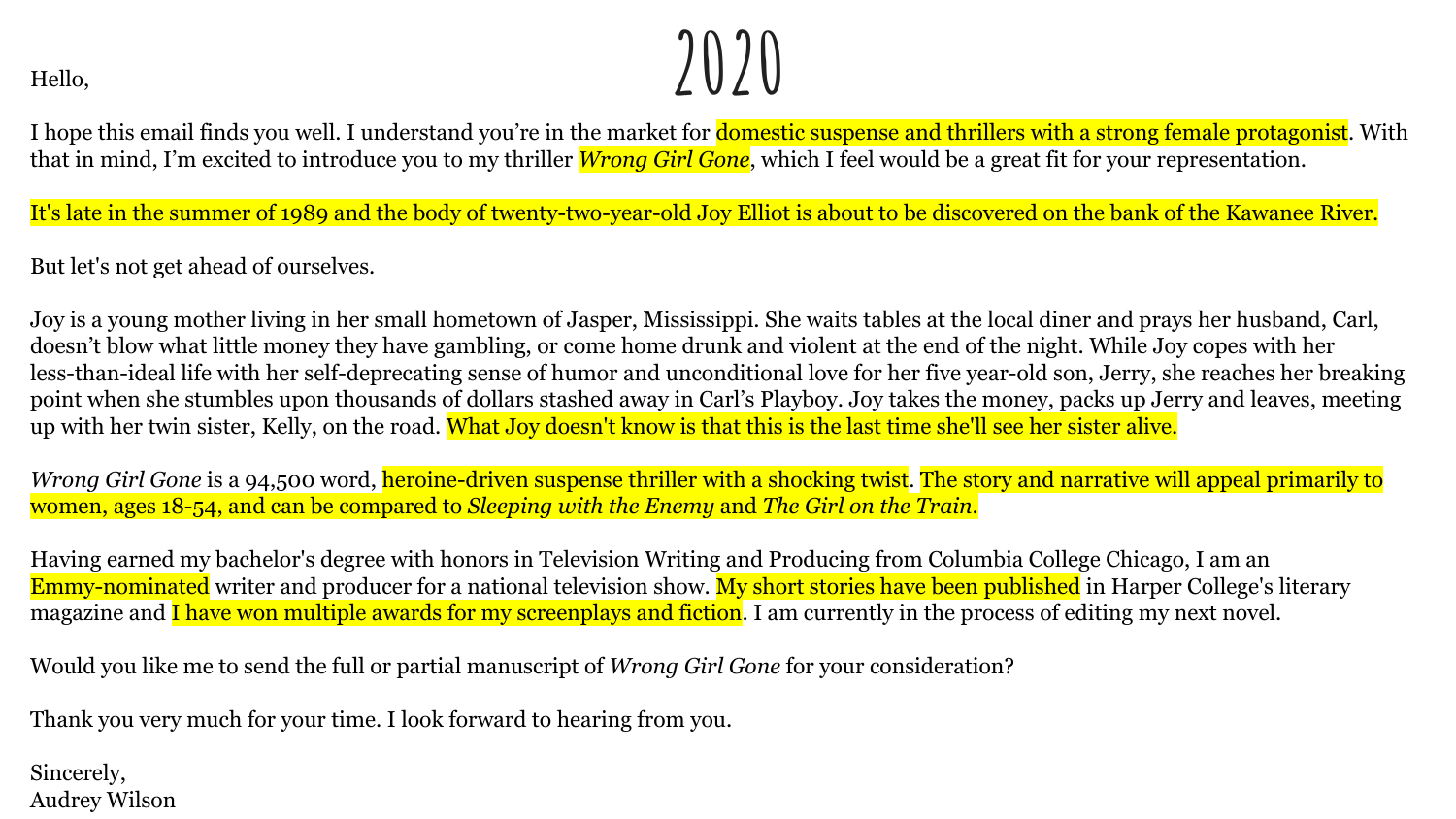## **Define Your Genre**

- Thriller, Horror, Romance, Literary, etc.
- May spread across multiple genres: Domestic Thriller, Sci-Fi/Fantasy, Historical Romance, etc.
- Read books that you feel are similar to your genre, see what those are classified as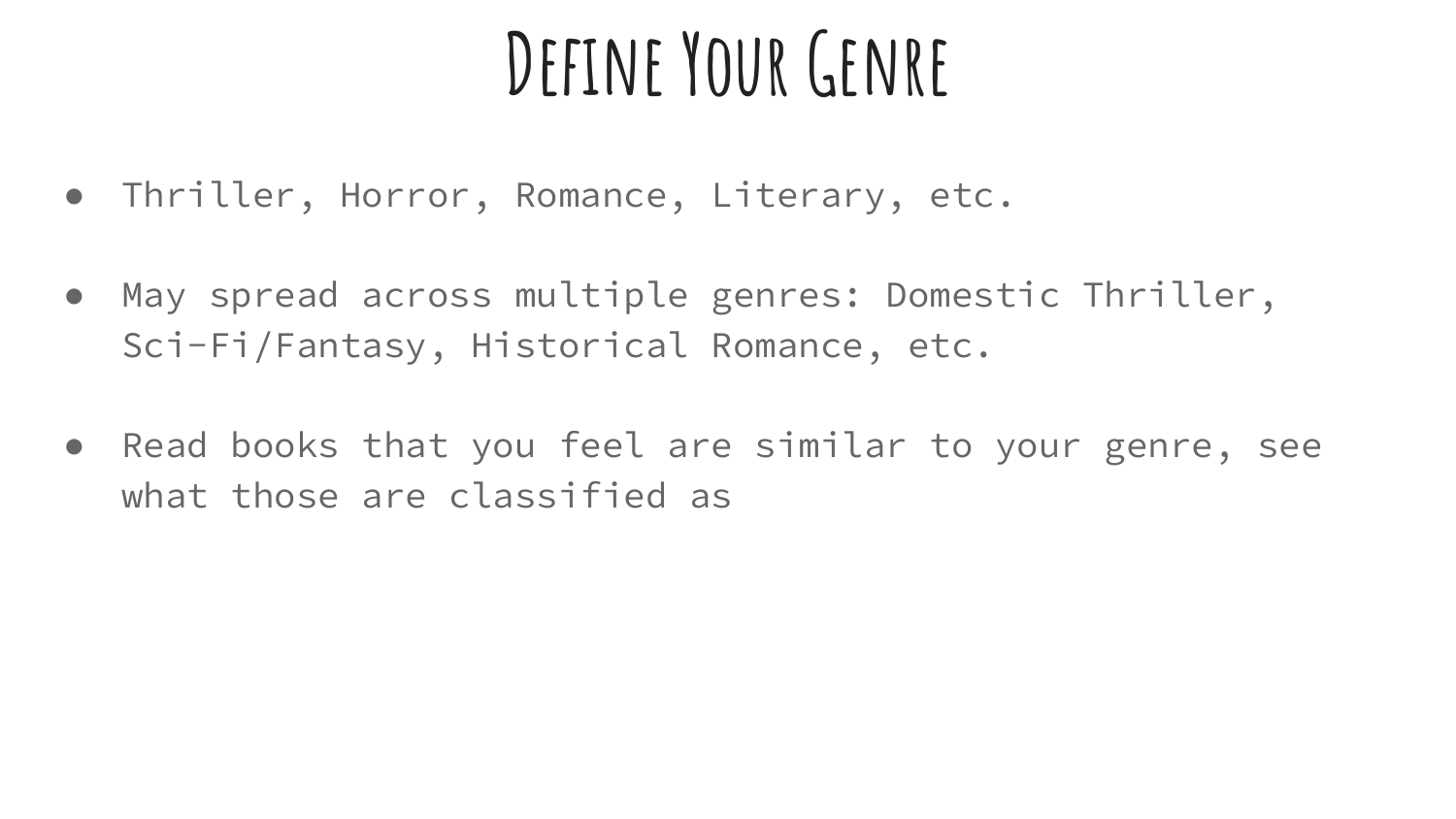#### **Know Your Audience**

- Who will want to read your book?
- Be specific, not exclusive

**Bad example:** *Life on Earth is a sci-fi romance that will appeal to both men and women, ages 18 to 74 who like science fiction.*

**Good example:** *Life on Earth is an LGBTQ+ heroine-driven sci-fi romance that will appeal primarily to women, ages 18 to 34, who have an affinity for classic sci-fi films of the 1950s.*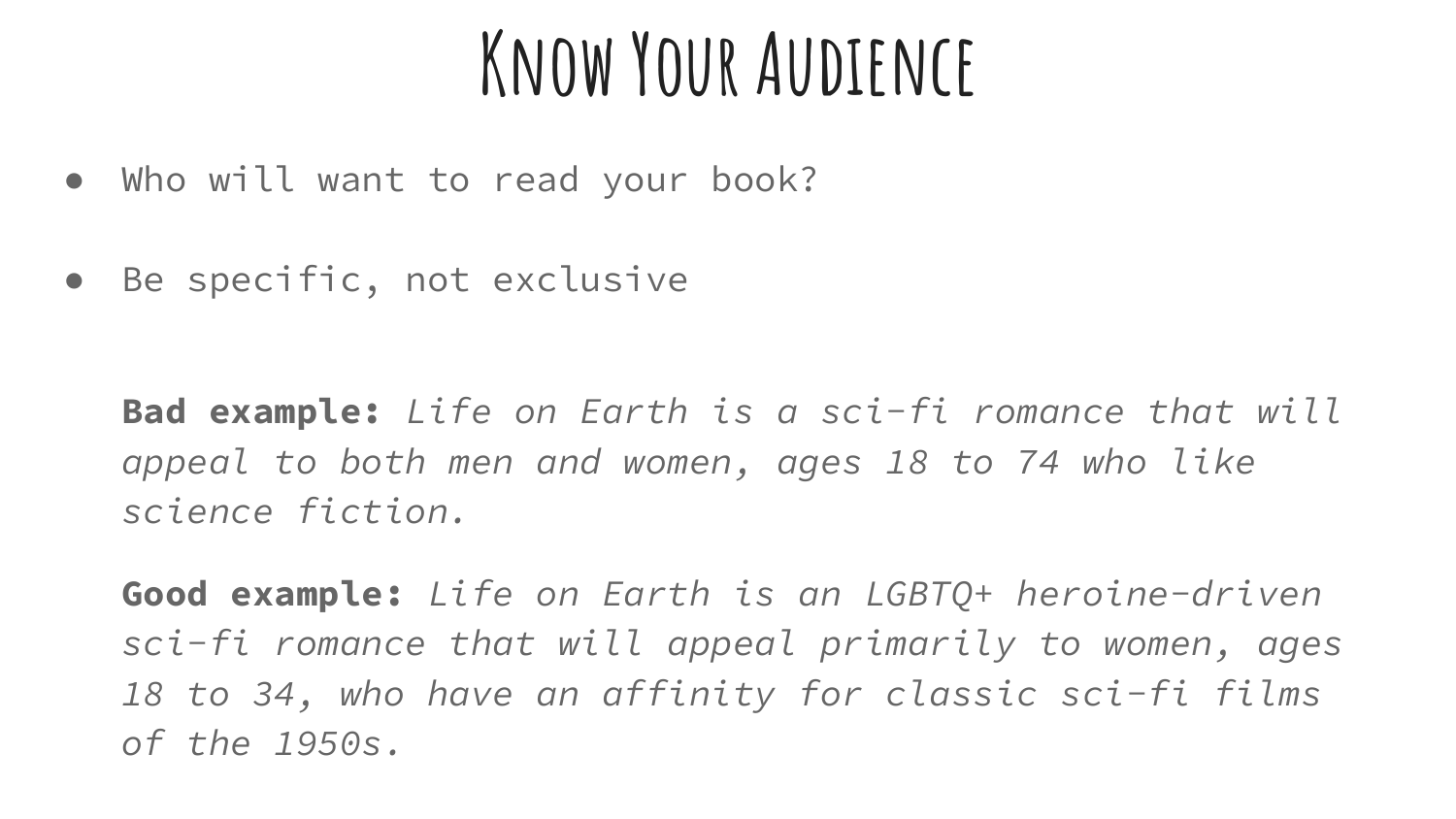### **Perfect Your Pitch**

- Logline A one sentence pitch of your book or article.
- Narrow your story down to three key points:
	- 1. The protagonist
	- 2. The setting
	- 3. The main conflict

**Example:** *Aerial's monotonous life in her rural, Midwestern hometown is turned upside down when a mysterious stranger from an alien planet not only captures the watchful eye of the townspeople, but also captures Aerial's heart.*

Try browsing Netflix for examples!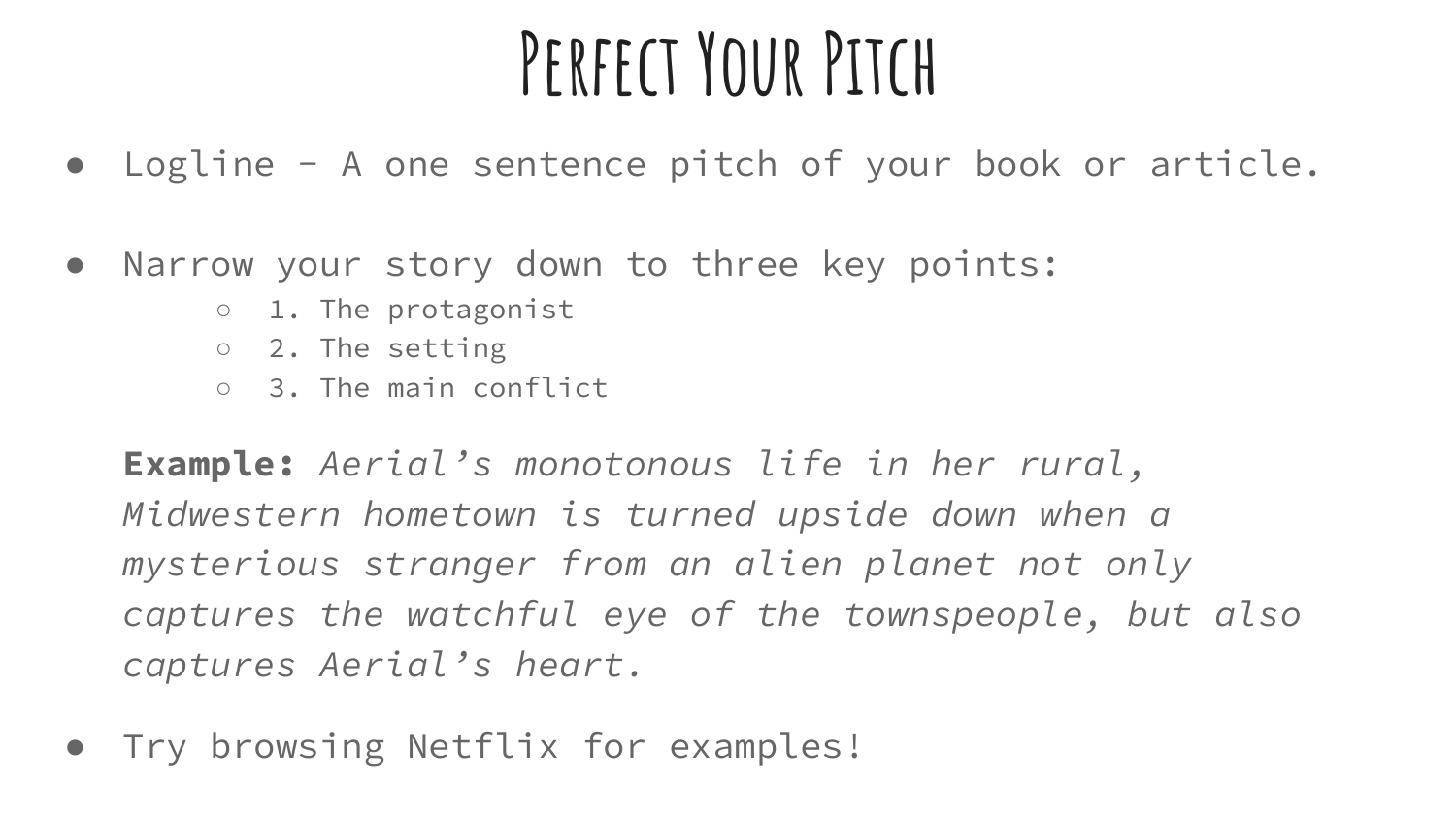#### **Summarize Your Story**

- Summary A single paragraph that focuses on the protagonist's goal and the story's inciting incident
- Build on your logline
- Leave the reader wanting more what happens next?
- Examples of summaries can be found on almost any book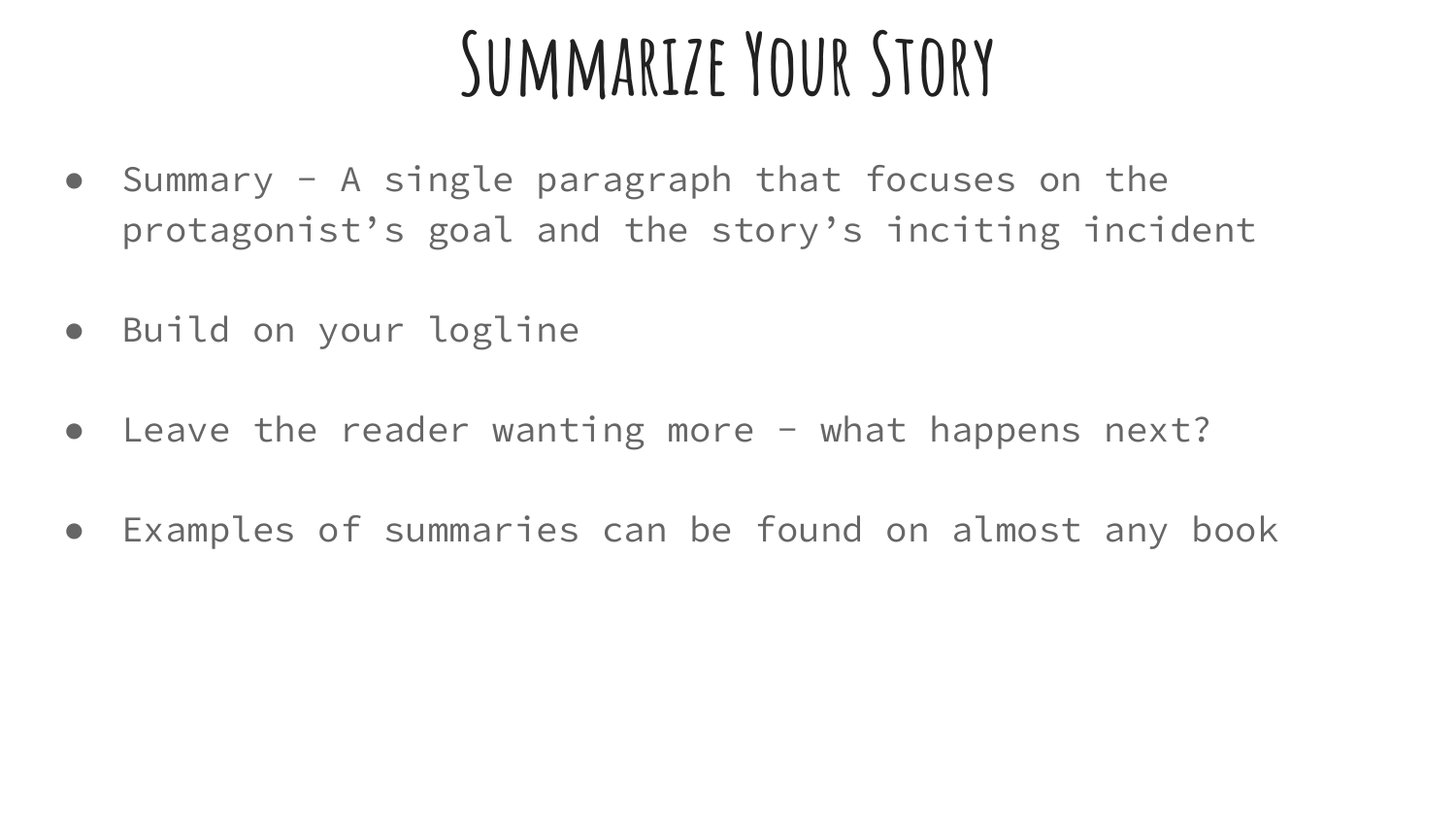#### **Choose Your Comps**

- "Comp" or "comparison" titles are books or publications similar to yours (film and TV are also acceptable)
- Can be used to describe a variety of elements in your book, from the narrative style to the underlying themes
- Say why your book can be compared to these titles

**Bad Example:** *Life on Earth can be compared to Catcher in the Rye and THE SHAPE OF WATER.*

**Good Example:** *Life on Earth blends the raw narrative of Catcher in the Rye with the unconventional, sci-fi love story found in THE SHAPE OF WATER.*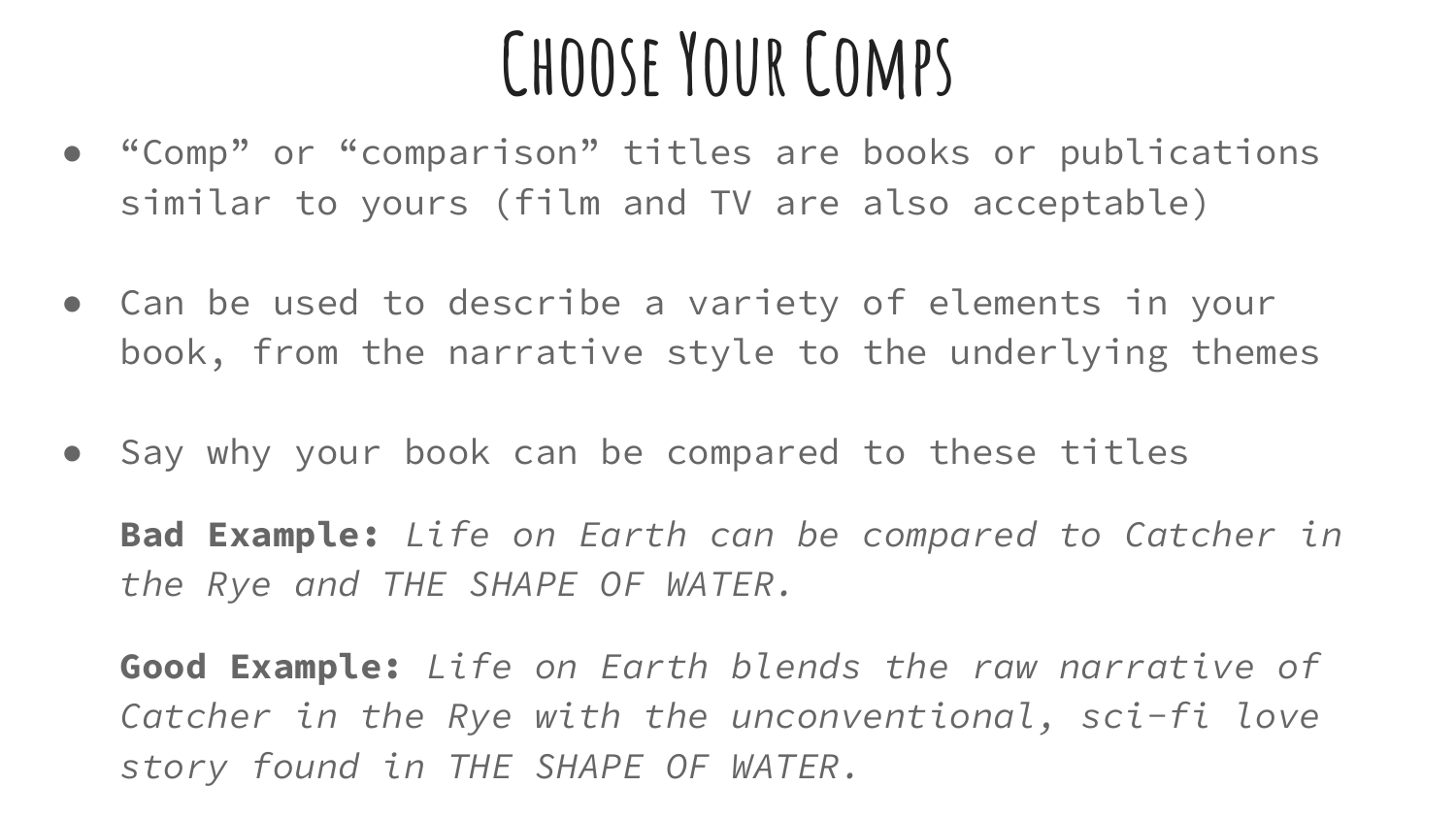### **Craft Your Bio**

- Time to brag!
- Mention any published work, with links if applicable
- Why you are the one to write this?
- Social media followers and links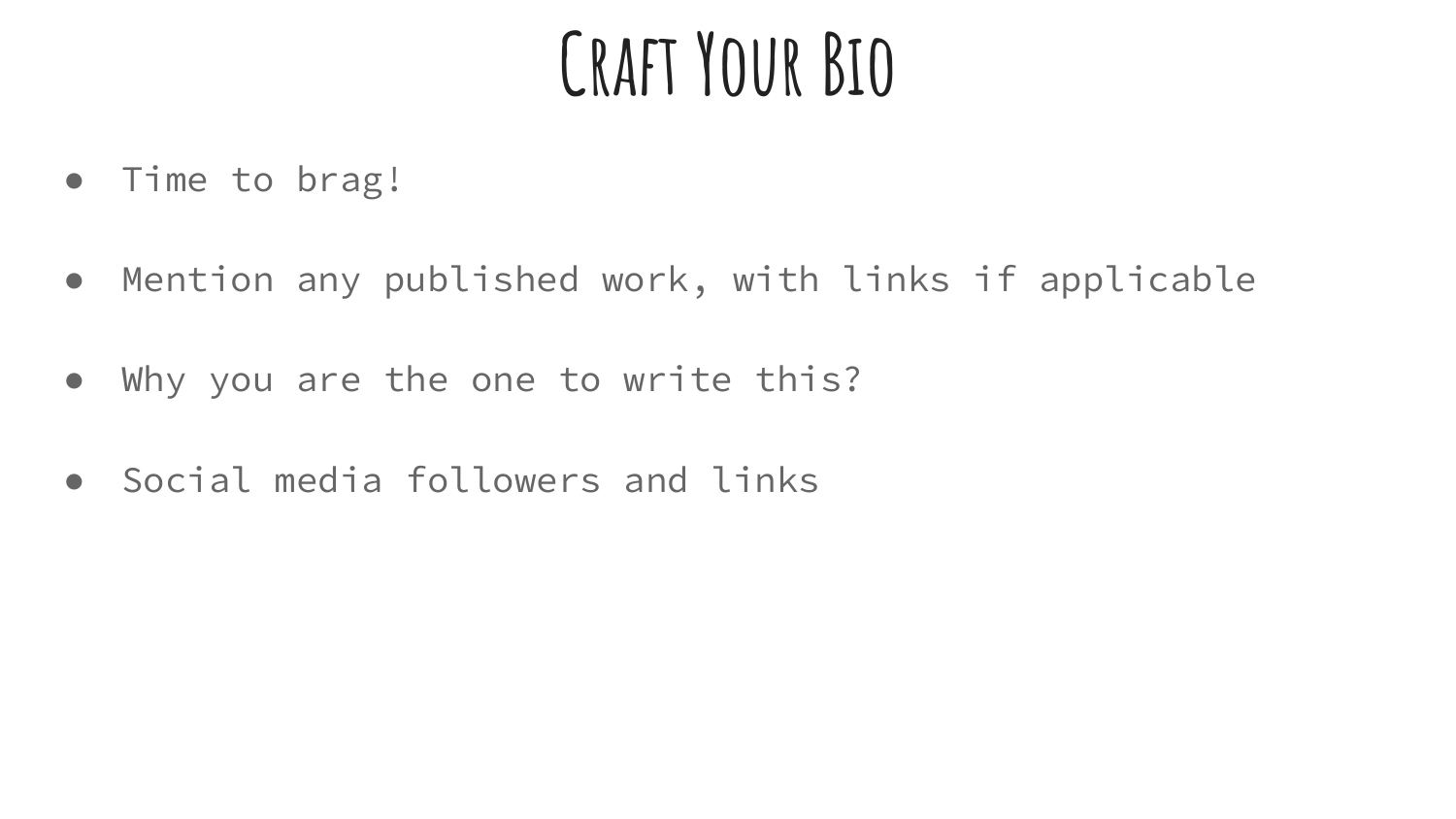#### **Do Your Research**

- Crucial step in the querying process you don't want to waste time and energy submitting to publications that don't have a market for your material
- Research the specific agent or publication you want to query (what genres they're looking for, word count, etc.) - hone in on their interests - "complex family dynamics" or "strong female protagonists"
- Query with caution (look for red flags)
- [Manuscript Wish List](https://www.manuscriptwishlist.com/) is a great resource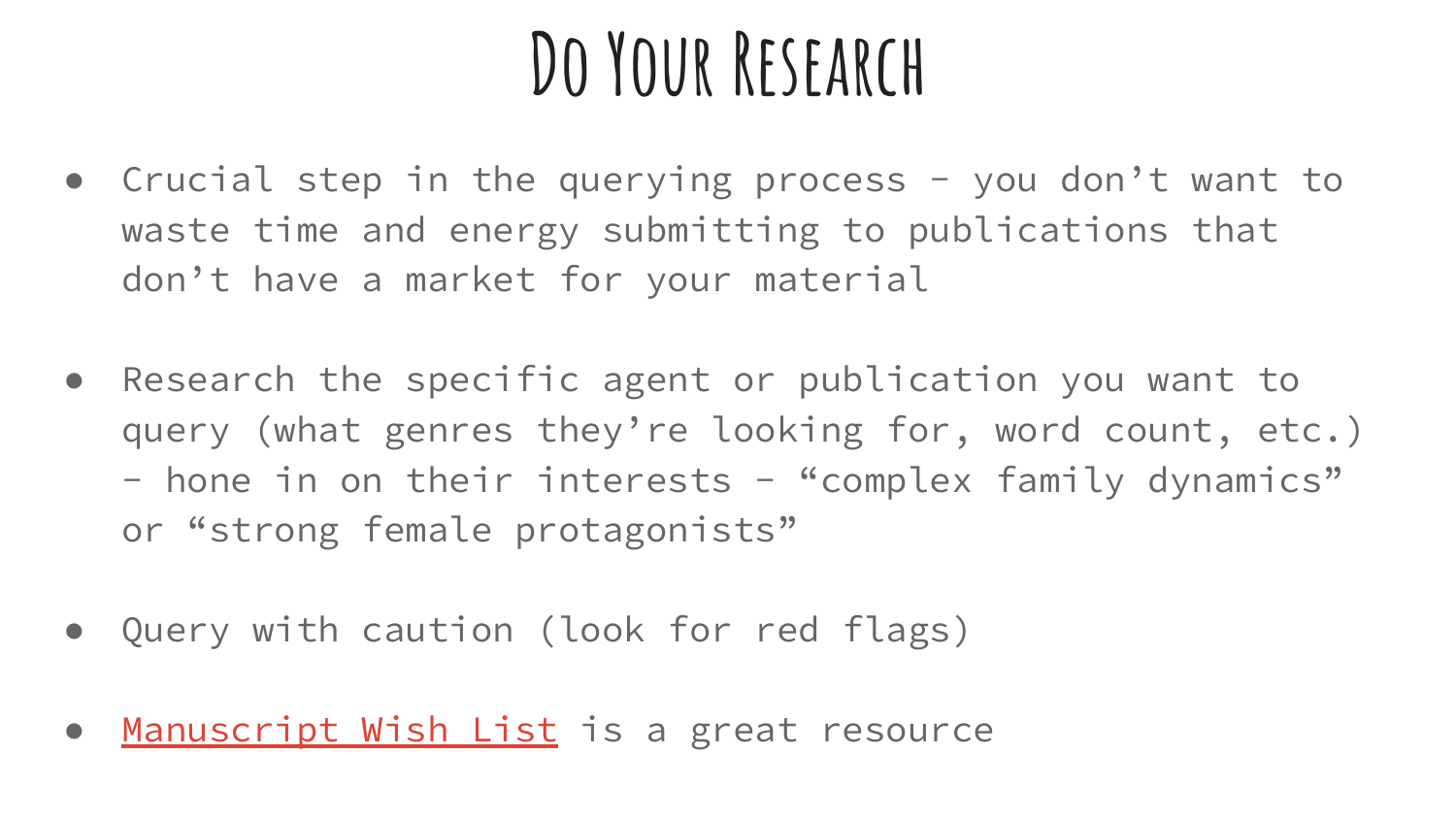# **Follow the Submission Guidelines**

- Thoroughly review the submission requirements
- Summary vs. Full Synopsis
	- **Summary** A single paragraph that focuses on the protagonist's goal and the story's inciting incident, leaves the reader wanting more (should always be included in your query)
	- **Full Synopsis** A full treatment that covers all the key beats in your book, including the ending
- Fiction submissions may vary from non-fiction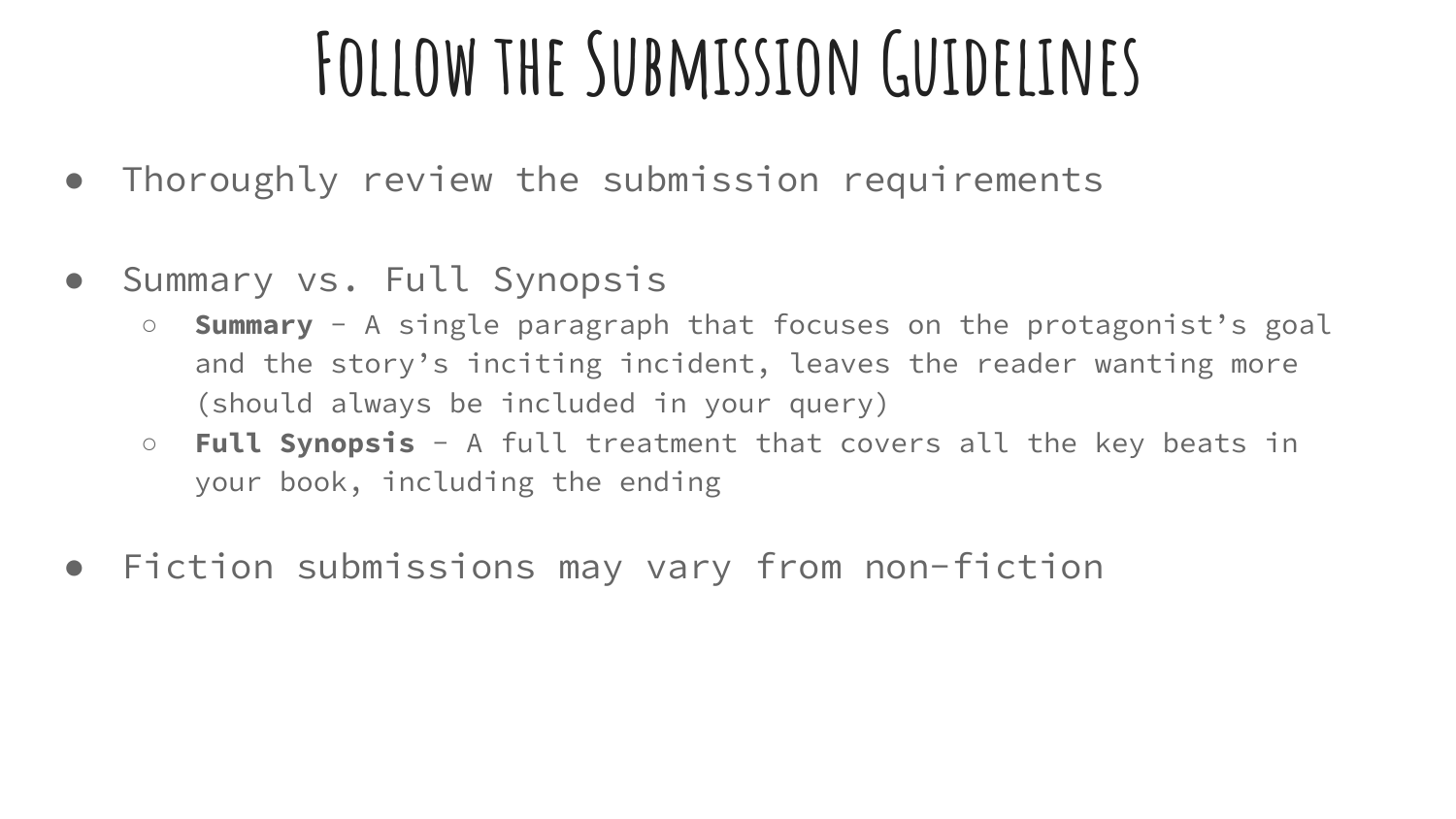#### **Personalize Your Introduction**

• Create a specific, personalized introduction that will stand out

**Example:** *Upon viewing your bio, I understand that you're in the market for LGBTQ+ science fiction featuring a strong female protagonist. With that in mind, I'm excited to introduce you to Life on Earth, an LGBTQ+ heroine-driven sci-fi romance.*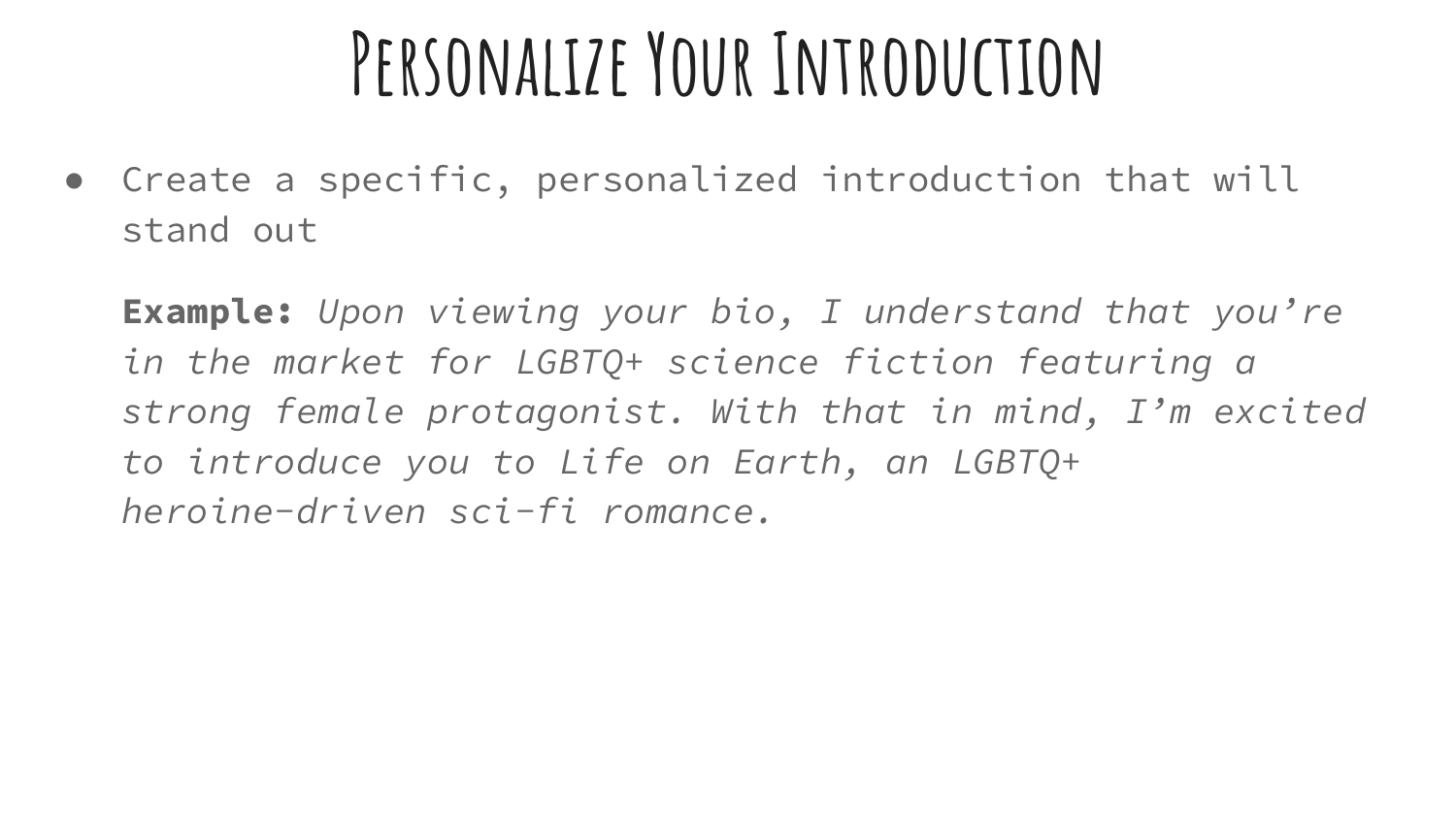# **Play the Waiting Game**

- Response time can vary
- Follow-up after 6 weeks but be sure to check the agent's policy first
- Don't send out too many other queries at once
- Remain patient and optimistic!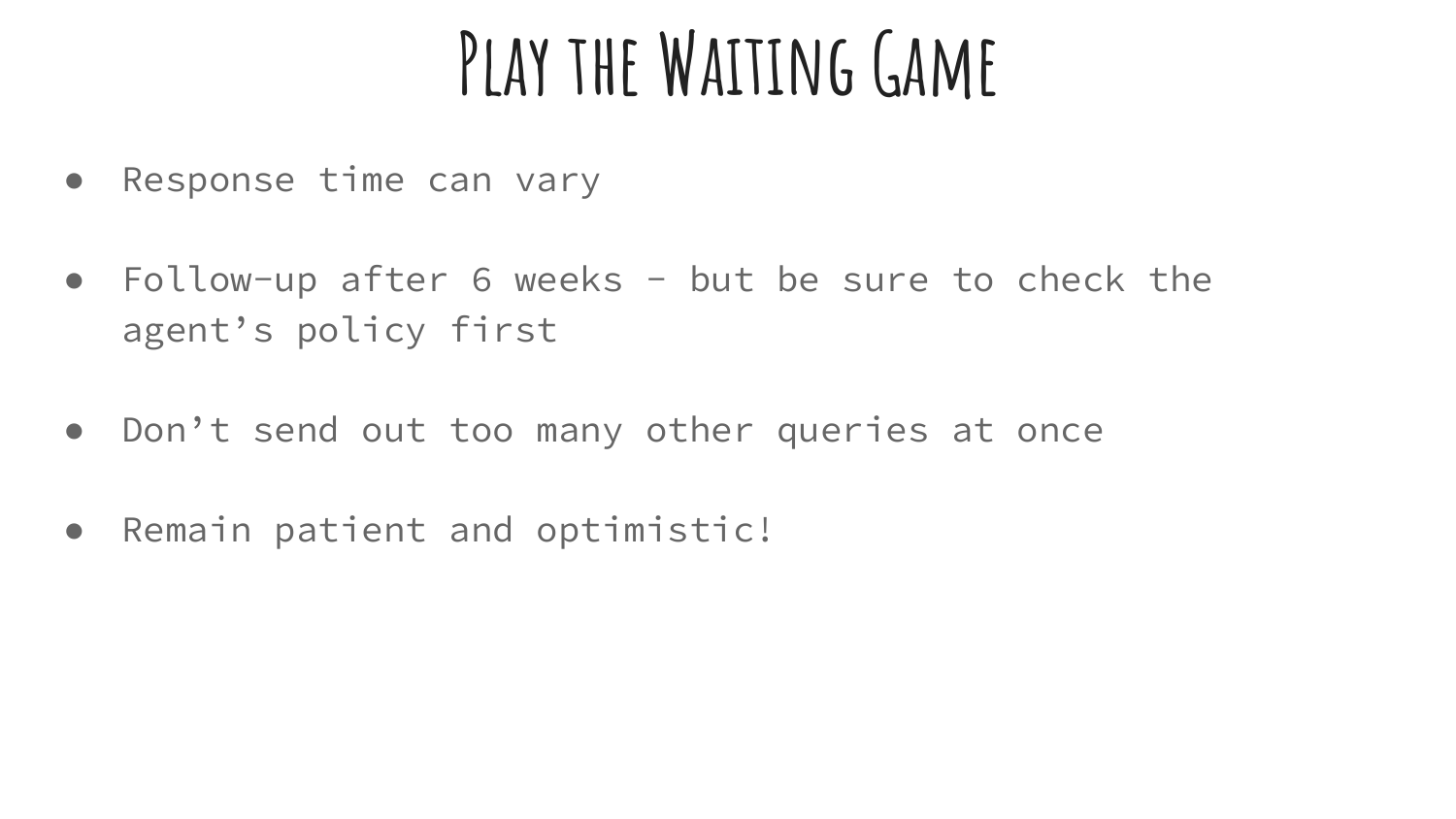#### **When You Do Hear Back…**

- Receiving a full or partial manuscript request AWESOME!
- Receiving an offer CONGRATULATIONS!
- Make sure to thoroughly review your contract, royalties, rights, etc. and don't be afraid to ask questions
- Receiving multiple offers
- Know that each rejection is one step closer to publication!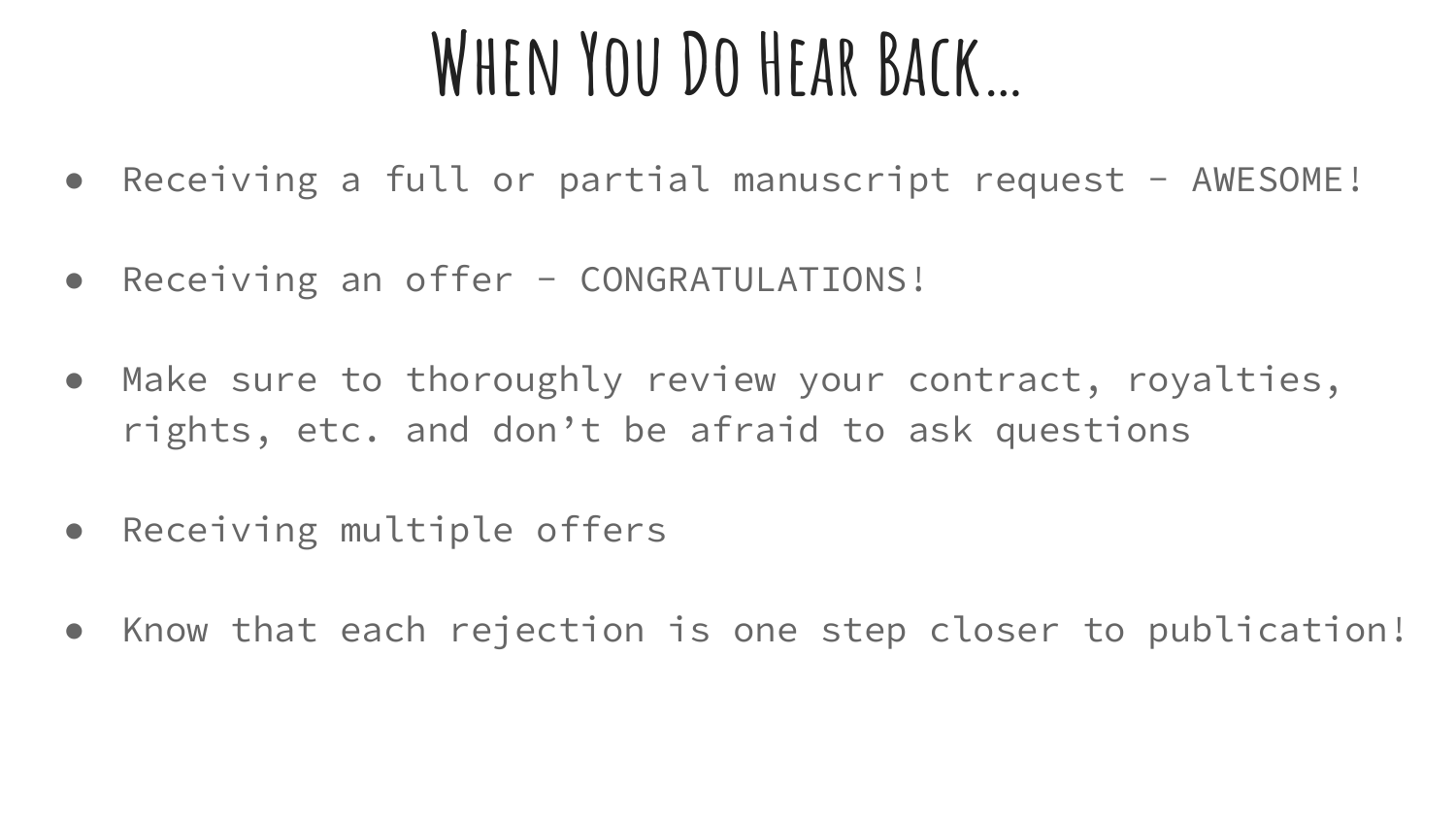### **Happy Querying!**

"By the time I was fourteen the nail in my wall would no longer support the weight of the rejection slips impaled upon it. I replaced the nail with a spike and went on writing."

- Stephen King